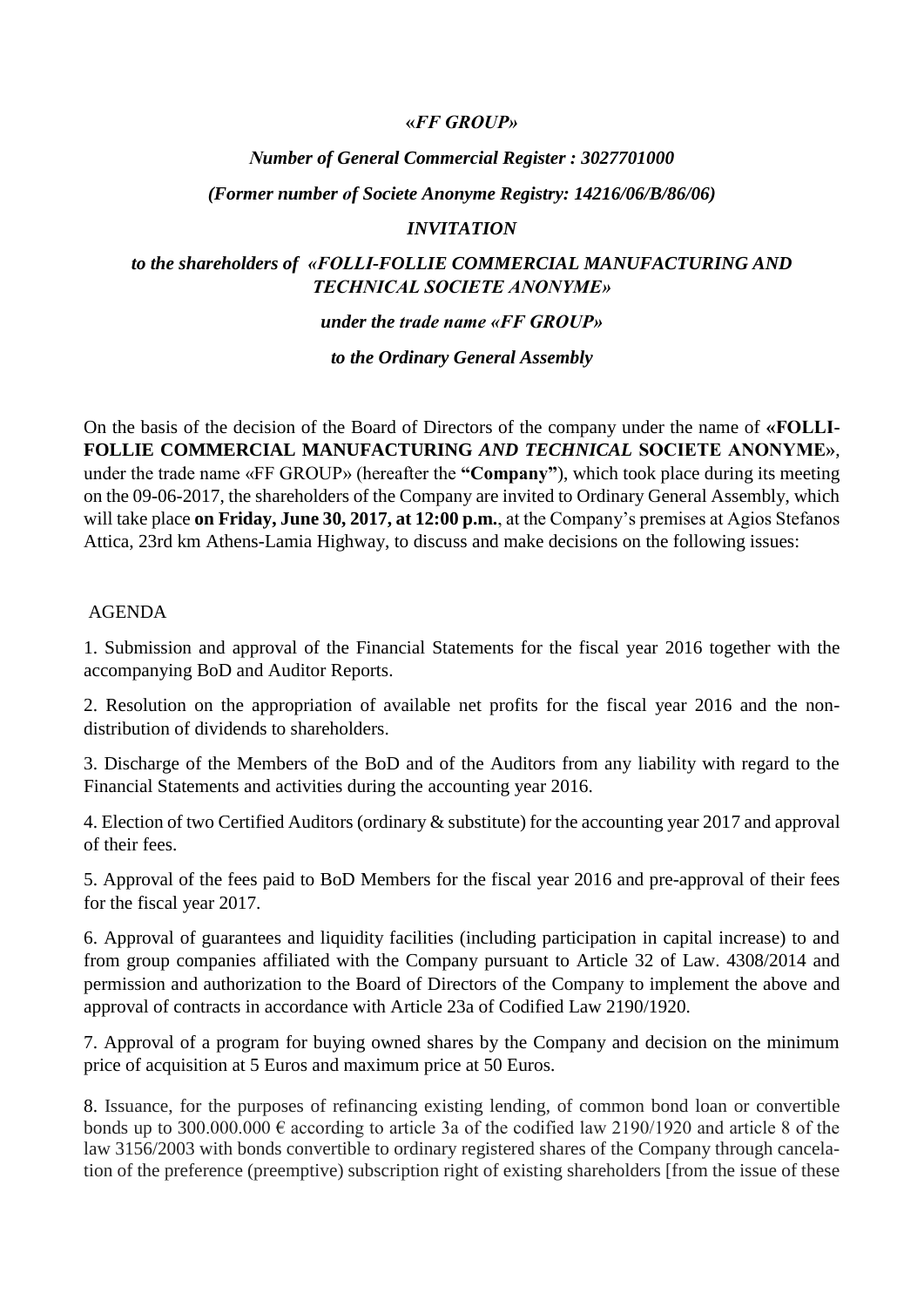securities]. Resolution on the authorization to the Board of Directors [with the express right to further delegate these powers], for further negotiation and particularization of the terms for the issuance of the bond, including but not limited to the duration of the bond, the conversion ratio and the time and method for exercising the stock option and the conversion right [and for guaranteeing any issuance of these securities by (Group) companies]

9. Various announcements, approvals and decisions.

In case of non-achievement οf the required, according to the law and the Articles of Incorporation of the Company, quorum for taking decisions on the aforementioned matters of the initial agenda on 30- 06-2017, the shareholders are invited to the A' Reiterative General Assembly, on July 14, 2017, day Friday and time 12.00 p.m. at the Company's principal office, in Agios Stefanos Attica, 23rd km of the National Road Athens-Lamia, without the publication of new invitation. The subjects of the agenda of the probable A' Reiterative Assembly will be the above mentioned.

According to articles 26  $\S$  2b and 28a of the codified law 2190/1920, as they were modified and added, respectively to the articles 3 and 5 of the law 3884/2010 and are in force, the Company informs the shareholders for the following:

# **RIGHT TO PARTICIPATE IN THE GENERAL ASSEMBLY**

Any person appearing as shareholder in the Dematerialized Securities System files managed by "Hellenic Stock Exchanges S.A." (former Central Securities Depository), where Company's securities are being held, is entitled to participate at the General Assembly. Shareholding capacity is evidenced by presenting a relevant written certificate issued by the aforementioned entity, or by direct online connection of the Company with the said entity's files. Shareholders capacity must be effective (Date of Record), notably at the beginning of the fifth (5th) day prior to the date of the General Assembly of 30.06.2017 and the relevant written certificate regarding the shareholders capacity must be received by Company no later than the third (3rd) day prior to the date of the General Assembly.

With regard to the 1st Reiterative Extraordinary General Assembly, the shareholding capacity must be effective at the fourth  $(4<sup>th</sup>)$  day prior to the date scheduled for the 1st Reiterative General Assembly (1st Reiterative General Assembly date of record), and the relevant written or electronic certificate regarding shareholding capacity must be received by company no later than the third (3rd) day prior to the date of the 1st Reiterative General Assembly.

Only persons in the capacity of shareholder as at the respective Date of Record are considered vis-àvis the company to be entitled to attend and vote at the General Assembly. Any shareholder failing to comply with the provisions of article 28a of codified law 2190/1920 may participate at the General Assembly only upon its permission.

Exercise of these rights does not require blockage of the beneficiary's shares or compliance with any other procedure restricting the ability to sell and transfer them during the period between the Date of Record and the date of General Assembly.

## **PROCESS FOR EXERCISING VOTING RIGHTS BY PROXY**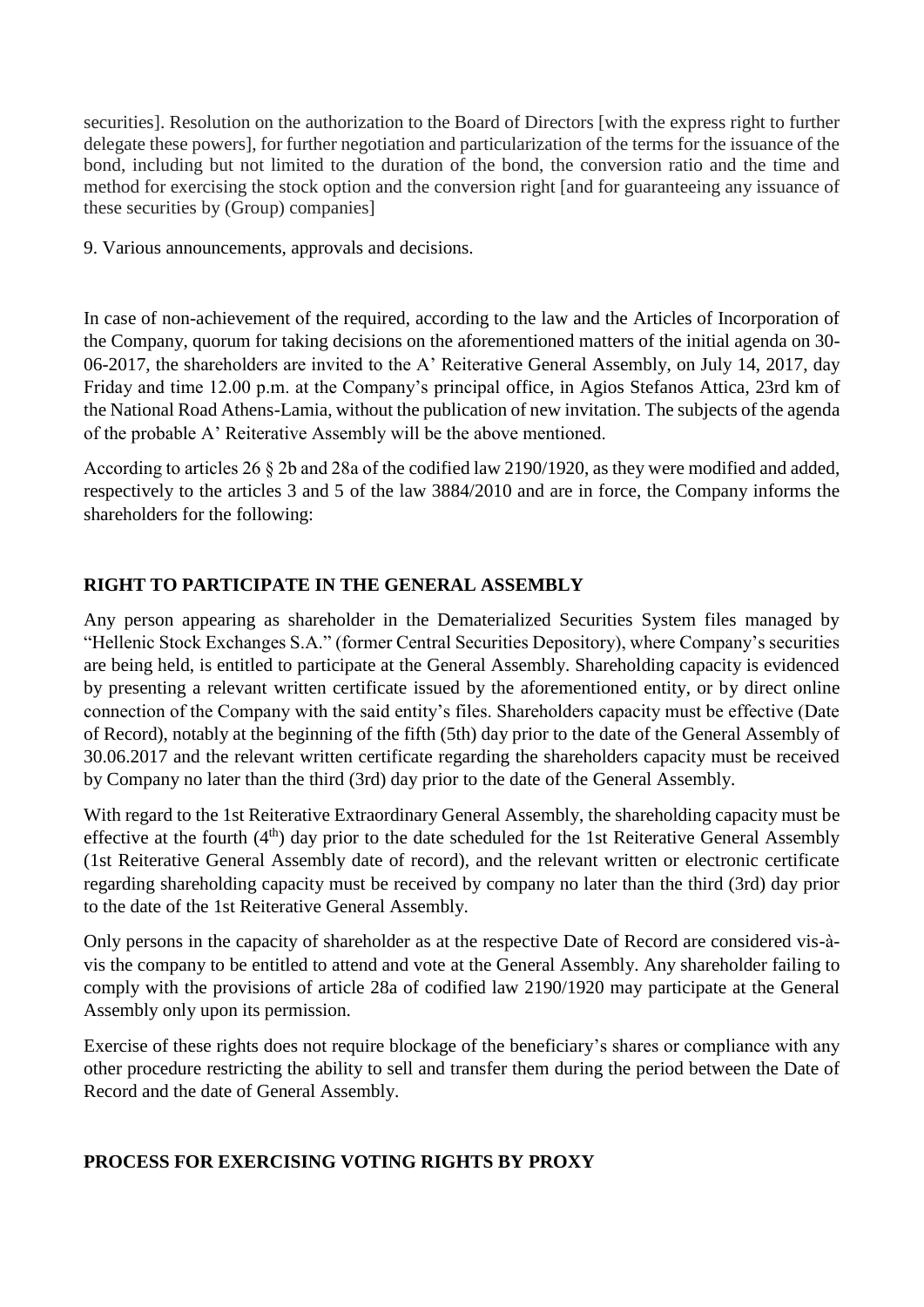A shareholder may attend the General Assembly and vote either in person or by proxy. Each shareholder may appoint up to three (3) proxies. Legal entities may participate at the General Assembly by appointing up to three (3) individuals as proxies. However, if a shareholder holds shares in a company, which appear in several securities accounts, said restriction will not prevent said shareholder from appointing different proxies in respect of the shares in each securities account in relation with the General Assembly. A proxy acting on behalf of several shareholders may vote differently for each shareholder. A shareholder proxy must disclose to the company, before the General Assembly begins, any specific event which may be useful to the shareholders in assessing the risk of the proxy serving interests other than those of the shareholder.

In the sense of this paragraph, a conflict of interest may especially arise when a proxy:

a) is a shareholder controlling the company or is another legal entity or an entity controlled by that shareholder;

b) is a member of the board of directors or of the administration of the company or shareholder controlling the company in general, or another legal entity or an entity controlled by a shareholder who controls the company;

c) is an employee or auditor of the company or shareholder controlling the company, or of another legal entity or entity controlled by a shareholder who controls the company;

d) is spouse or first degree relative to one of the individuals referred to under (a) through (c) above.

The appointment and revocation of a shareholder proxy is made in writing and notified to the Company under the same form, at least three (3) days prior to the date scheduled for the General Assembly.

The company will make available at website [\(www.ffgroup.com\)](http://www.ffgroup.com/) a form which may be used for the appointment of proxy. Said form must be submitted, duly completed and signed by the shareholder, to the Company's Shareholders Service at: Agios Stefanos, Attika, 23rd km of Athens-Lamia national road, or sent by facsimile at: 210-6241100, at least three (3) days prior to the date of the General Assembly. Beneficiaries are responsible for confirming successful remittance and receipt of proxy documentation by the company, by calling the following number: +30 210 6241141 (Mrs. Mantalena Kasidiaropoulou) or +30 2106241074 and 210 3387752 (Mrs. Marina Xirokosta).

The company's Articles of Incorporation provides for the holding of a General Assembly by teleconference.

### **MINORITY RIGHTS OF SHAREHOLDERS**

(a) At the request of shareholders representing one twentieth (1/20) of the paid-up share capital, the company's board of directors is obliged to insert additional items in the General Assembly's agenda, if the relevant request is received by the board of directors until at least fifteen (15) days prior to the General Assembly. The request for inserting additional items in the agenda must be accompanied by reasoning or by a draft decision to be approved by the General Assembly, and the revised agenda will be notified in the same manner as the previous agenda thirteen (13) days prior to the General Assembly, and will also be made available to shareholders at the company's website, together with the reasoning or the draft decision submitted by the shareholders in accordance with the provisions of article 27 paragraph 3 of codified law 2190/1920.